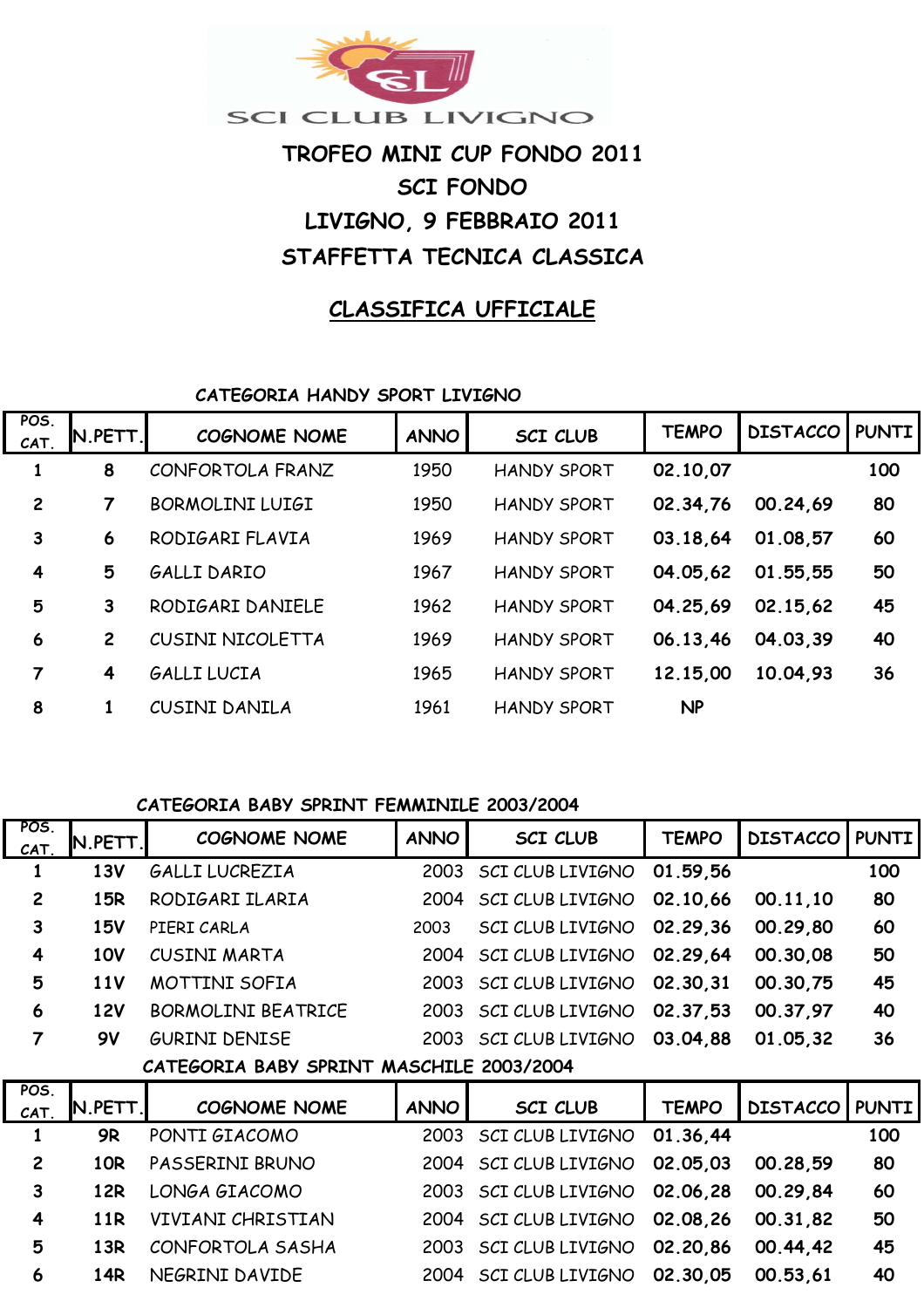#### **CATEGORIA BABY FEMMINILE 2001/2002**

| POS.<br>CAT    | $N.PETT$ . | <b>COGNOME NOME</b>    | ANNO I | <b>SCI CLUB</b>                | <b>TEMPO</b> | DISTACCO   PUNTI |     |
|----------------|------------|------------------------|--------|--------------------------------|--------------|------------------|-----|
|                | <b>21R</b> | ROCCA KATERINA         |        | 2002 SCI CLUB LIVIGNO          | 02.51.30     |                  | 100 |
| $\overline{2}$ | <b>20R</b> | <b>BORMOLINI PETRA</b> |        | 2001 SCI CLUB LIVIGNO 02.51,90 |              | 00.00.60         | 80  |
| 3              | <b>21V</b> | SILVESTRI VERONICA     |        | 2002 SCI CLUB LIVIGNO 03.02,70 |              | 00.11.40         | 60  |
| 4              | <b>19V</b> | SILVESTRI ALESSIA      |        | 2002 SCI CLUB LIVIGNO 03.13,47 |              | 00.22.17         | 50  |
| 5              | 17V        | PRADELLA BENEDETTA     |        | 2002 SCI CLUB LIVIGNO 03.35,65 |              | 00.44.35         | 45  |
| 6              | <b>18V</b> | <b>SENSOLI EMMA</b>    |        | 2002 SCI CLUB LIVIGNO 03.49,87 |              | 00.58.57         | 40  |

#### **CATEGORIA BABY MASCHILE 2001/2002**

| POS.<br>CAT | N.PETT.    | <b>COGNOME NOME</b> | ANNO I | <b>SCI CLUB</b>                         | <b>TEMPO</b> | DISTACCO   PUNTI |     |
|-------------|------------|---------------------|--------|-----------------------------------------|--------------|------------------|-----|
|             | 17R        | CUSINI NICOLO'      |        | 2001 SCI CLUB LIVIGNO 02.30,98          |              |                  | 100 |
|             | 18R        | SILVESTRI RUDY      |        | 2001 SCI CLUB LIVIGNO 02.48,66          |              | 00.17.68         | 80  |
| 3           | 19R        | LONGA TOMMASO       |        | 2002 SCI CLUB LIVIGNO 03.15,35 00.44,37 |              |                  | 60  |
| 4           | <b>20V</b> | RODIGARI MATTIA     |        | 2002 SCI CLUB LIVIGNO 03.34,08          |              | 01.03.10         | 50  |

#### **CATEGORIA CUCCIOLI FEMMINILE 1999/2000**

| POS.           |            |                      |             |                                |              |                |     |
|----------------|------------|----------------------|-------------|--------------------------------|--------------|----------------|-----|
| CAT.           | N.PETT.    | <b>COGNOME NOME</b>  | <b>ANNO</b> | <b>SCI CLUB</b>                | <b>TEMPO</b> | DISTACCO PUNTI |     |
|                | 24R        | SILVESTRI ELISA      |             | 2000 SCI CLUB LIVIGNO          | 02.20.72     |                | 100 |
| $\overline{c}$ | <b>28V</b> | MURGIA FEDERICA      |             | 1999 SCI CLUB LIVIGNO 02.42,10 |              | 00.21.38       | 80  |
| 3              | <b>27V</b> | CUSINI SILVIA        |             | 1999 SCI CLUB LIVIGNO 02.48,39 |              | 00.27.67       | 60  |
| 4              | <b>25V</b> | <b>GURINI NICOLE</b> |             | 2000 SCI CLUB LIVIGNO 03.16,99 |              | 00.56.27       | 50  |
| 5              | <b>26V</b> | VIVIANI GIULIA       |             | 2000 SCI CLUB LIVIGNO 03.30.38 |              | 01.09.66       | 45  |

#### **CATEGORIA CUCCIOLI MASCHILE 1999/2000**

| POS.           |                |                        |             |                                |              |                         |     |
|----------------|----------------|------------------------|-------------|--------------------------------|--------------|-------------------------|-----|
| CAT.           | <b>N.PETT.</b> | <b>COGNOME NOME</b>    | <b>ANNO</b> | <b>SCI CLUB</b>                | <b>TEMPO</b> | <b>DISTACCO   PUNTI</b> |     |
| 1              | <b>25R</b>     | PILLER JACOPO          |             | 1999 SCI CLUB LIVIGNO          | 02.10.73     |                         | 100 |
| $\overline{c}$ | 27R            | MOTTINI PIETRO         |             | 2000 SCI CLUB LIVIGNO 02.20.72 |              | 00.09.99                | 80  |
| 3              | 26R            | SILVESTRI FILIPPO      |             | 2000 SCI CLUB LIVIGNO 02.21.52 |              | 00.10.79                | 60  |
| $\overline{4}$ | <b>28R</b>     | <b>CUSINI THOMAS</b>   |             | 2000 SCI CLUB LIVIGNO 02.27,01 |              | 00.16.28                | 50  |
| 5              | <b>29R</b>     | <b>BORMOLINI JAKOB</b> |             | 2000 SCI CLUB LIVIGNO 02.28.02 |              | 00.17.29                | 45  |
| 6              | <b>29V</b>     | GALLI LUCA             |             | 2000 SCI CLUB LIVIGNO 02.39.42 |              | 00.28.69                | 40  |
| 7              | <b>24V</b>     | <b>GRASSO MATTEO</b>   |             | 1999 SCI CLUB LIVIGNO 02.49.12 |              | 00.38.39                | 36  |